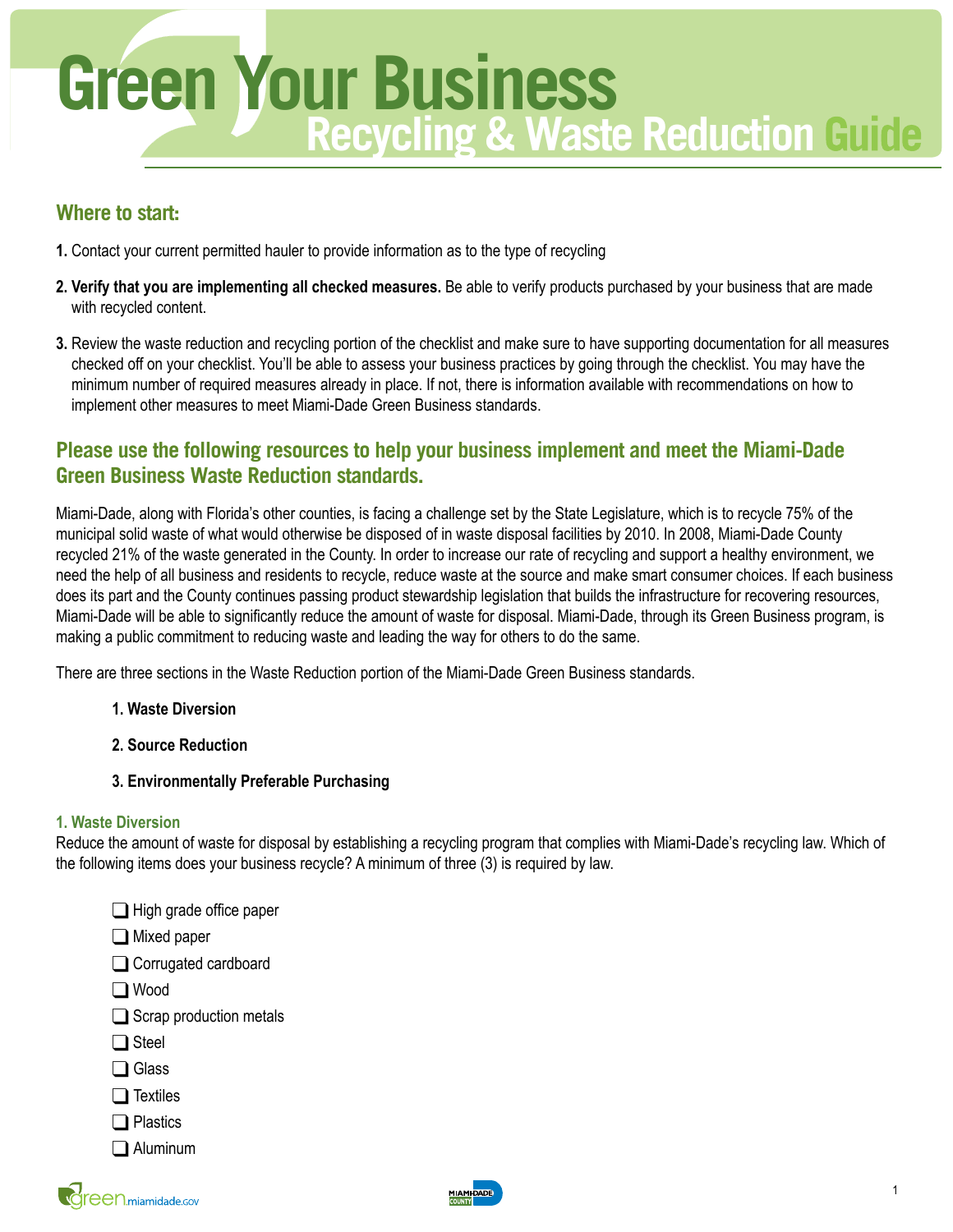

In order to achieve compliance, establishments must arrange to have their recyclables picked up by a Miami-Dade County permitted hauler. You can contact your current waste hauler or check the business section of the telephone directory for companies that provide recycling collection services. Once your program has been established, you can request an inspection by a Miami-Dade Solid Waste Enforcement Officer. You will also need to provide documentation for your recycling program. We will accept a letter from the permitted recycler or waste hauler outlining the type of program being provided. As an alternative, you may provide the service agreement between the permitted hauler and your business.

Because not all businesses are alike, you can apply for a "modified" recycling program. Visit *[green.miamidade.gov](http://green.miamidade.gov/)* and click on Recycling for requirements of the modified recycling program.

### **Increase your waste diversion**

Miami-Dade's Green Business initiative requires compliance with the recycling law. There are several steps an applicant can take to ensure that less waste is generated, contamination is minimized and diversion is maximized. Use these tools to strengthen your waste diversion program:

- **Collection** Participate in a recycling program that allows you to recover the most types of paper and plastic, glass, and metal containers. To recover all recyclable materials generated by staff, set up recycling bins at central, strategic locations (for instance - by large copier stations or in the employee kitchen) as well as at each desk. If your business shreds paper, ensure that shredded paper is properly contained according to the specifications of the company collecting the materials, or if collected by a document destruction service, follow their instructions.
- **Training** Conduct regular training sessions for your staff advising them on materials that do and do not belong in the recycling bin. Send electronic reminders to your staff on items that you find are incorrectly placed in the recycling bin (such as coffee cups, soiled napkins, paper plates and garbage).
- **Signage** Use signage to educate staff about materials that belong in the recycling bin. Below are some samples to print out and use in your business.
- **Strategies for items that do not belong in the recycling bins** Batteries, electronics and fluorescent lights generated in commercial establishments must be disposed of properly by a permitted collection company. Scrap metal in large quantities may have a positive monetary value. You should check the business section of the telephone directory for companies that handle scrap metal.

 For information on how to manage your business' recycling program, please visit *[www.miamidade.gov/dswm/business\\_](http://www.miamidade.gov/dswm/business_recycling.asp) [recycling.asp](http://www.miamidade.gov/dswm/business_recycling.asp)*

#### **2. Source Reduction**

In addition to a robust waste diversion program, green businesses must also implement waste reduction practices listed on the green business standards. Use the tools below to learn more:

• **Use only durable dishes, both at your facility and for events.** Demonstrate your environmental commitment to reduce energy and natural resource consumption, and reduce ongoing financial costs of disposable foodware.

 For restaurants with takeout containers and cutlery see the Environmentally Preferable Purchasing section below. Absolutely no polystyrene (Styrofoam) can be used by a green business.

• **Send faxes electronically and scan documents.** A contemporary electronic fax system can conserve paper by storing fax messages electronically, thereby saving money and time. There are several kinds of fax software that enable users to receive and send faxes electronically.

 Additionally, scanners make it possible to send more documents electronically -- reducing the amount of copies made and allowing for electronic archiving.